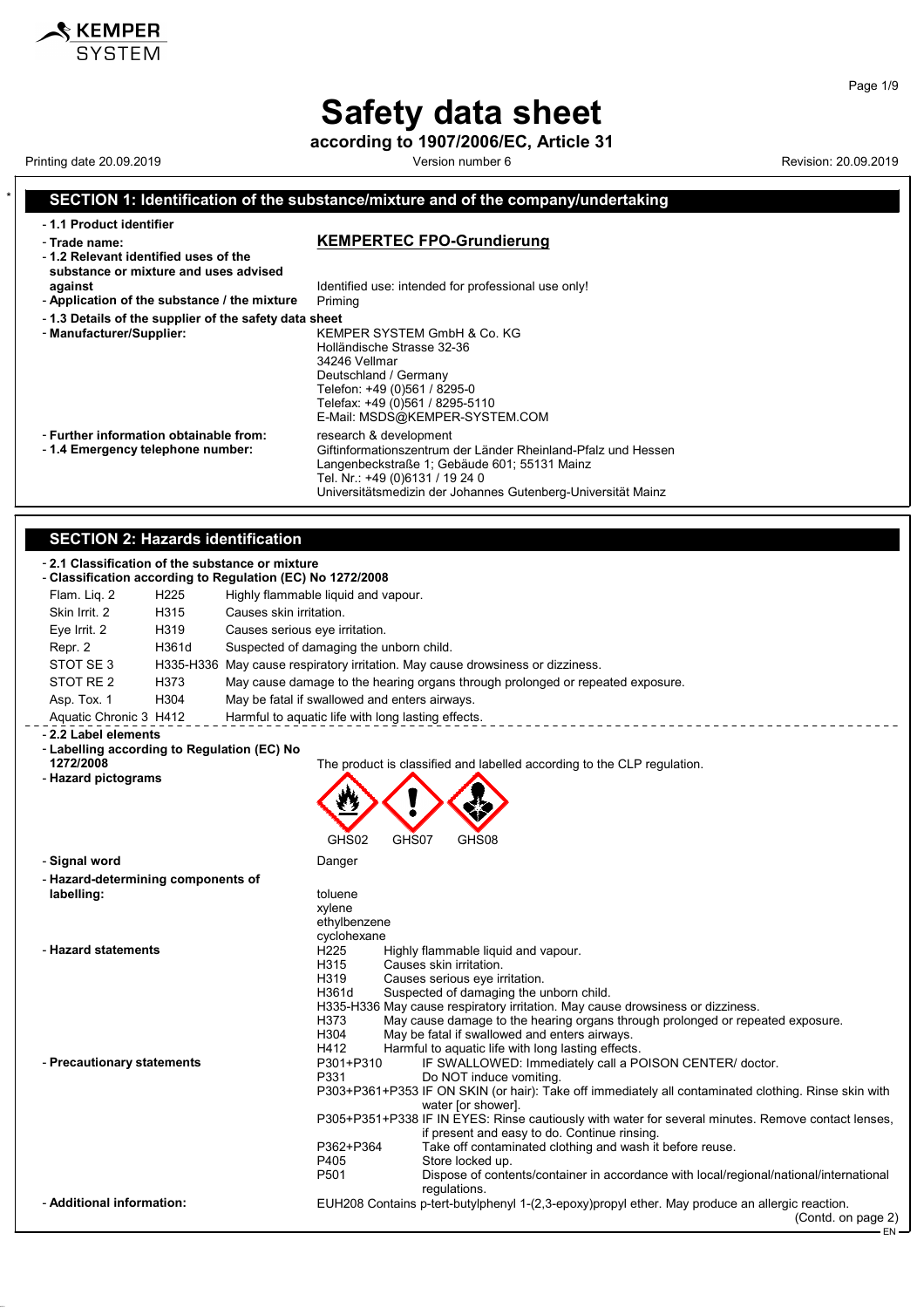

#### Page 2/9

# **Safety data sheet**

**according to 1907/2006/EC, Article 31**

Printing date 20.09.2019 **Printing date 20.09.2019** Version number 6 **Revision: 20.09.2019** Revision: 20.09.2019

(Contd. of page 1)

**Trade name: KEMPERTEC FPO-Grundierung**

- **2.3 Other hazards**

- **Results of PBT and vPvB assessment**

- **PBT:**<br>
- **vPvB:**<br>
Not applicable. Not applicable.

### **SECTION 3: Composition/information on ingredients** - **3.2 Chemical characterisation: Mixtures**

| Mixture: consisting of the following components. |
|--------------------------------------------------|
|                                                  |

| - Dangerous components:                                                                                         |                                                                                                                                                                                                  |              |  |
|-----------------------------------------------------------------------------------------------------------------|--------------------------------------------------------------------------------------------------------------------------------------------------------------------------------------------------|--------------|--|
| CAS: 108-88-3<br>EINECS: 203-625-9<br>Index number: 601-021-00-3 H336<br>Reg.nr.: 01-2119471310-51              | toluene<br>Flam. Lig. 2, H225; Repr. 2, H361d; STOT RE 2, H373; Asp. Tox. 1, H304; Skin Irrit. 2, H315; STOT SE 3,                                                                               | 25-50%       |  |
| CAS: 1330-20-7<br>EINECS: 215-535-7<br>Reg.nr.: 01-2119488216-32                                                | xylene<br>Flam. Liq. 3, H226; STOT RE 2, H373; Asp. Tox. 1, H304; Acute Tox. 4, H312; Acute Tox. 4, H332; Skin Irrit. 2,<br>Index number: 601-022-00-9 H315; Eye Irrit. 2, H319; STOT SE 3, H335 | 12.5-25%     |  |
| CAS: 100-41-4<br>EINECS: 202-849-4<br>Index number: 601-023-00-4<br>Reg.nr.: 01-2119489370-35                   | ethylbenzene<br>Flam, Lig. 2, H225; STOT RE 2, H373; Asp. Tox. 1, H304; Acute Tox. 4, H332; Aquatic Chronic 3, H412                                                                              | $2.5 - 10\%$ |  |
| CAS: 123-42-2<br>EINECS: 204-626-7<br>Index number: 603-016-00-1<br>Reg.nr.: 012119473975-21                    | 4-hydroxy-4-methylpentan-2-one<br>Flam. Lig. 3, H226; Eye Irrit. 2, H319; STOT SE 3, H335                                                                                                        | 2.5-10%      |  |
| CAS: 123-86-4<br>EINECS: 204-658-1<br>Index number: 607-025-00-1<br>Reg.nr.: 01-2119485493-29                   | n-butyl acetate<br>Flam. Lig. 3, H226; STOT SE 3, H336                                                                                                                                           | 2.5-10%      |  |
| CAS: 110-82-7<br>EINECS: 203-806-2<br>Index number: 601-017-00-1 STOT SE 3, H336<br>Reg.nr.: 01-2119463273-41   | cyclohexane<br>Flam. Liq. 2, H225, Asp. Tox. 1, H304, Aquatic Acute 1, H400, Aquatic Chronic 1, H410, Skin Irrit. 2, H315,                                                                       | $0.5 - 2.5%$ |  |
| CAS: 3101-60-8<br>EINECS: 221-453-2<br>Reg.nr.: 01-2119959496-20                                                | p-tert-butylphenyl 1-(2,3-epoxy)propyl ether<br>Aquatic Chronic 2, H411; Skin Sens. 1, H317                                                                                                      | $< 0.5\%$    |  |
| CAS: 67-66-3<br>EINECS: 200-663-8<br>Index number: 602-006-00-4 Eye Irrit. 2, H319<br>Reg.nr.: 01-2119486657-20 | trichloromethane<br>Acute Tox. 3, H331; Carc. 2, H351; Repr. 2, H361d; STOT RE 1, H372; Acute Tox. 4, H302; Skin Irrit. 2, H315;                                                                 | $< 0.5\%$    |  |
| - Additional information:                                                                                       | For the wording of the listed hazard phrases refer to section 16.                                                                                                                                |              |  |

### **SECTION 4: First aid measures**

| -4.1 Description of first aid measures    |                                                                                                         |
|-------------------------------------------|---------------------------------------------------------------------------------------------------------|
| - General information:                    | Immediately remove any clothing soiled by the product.                                                  |
|                                           | Symptoms of poisoning may even occur after several hours; therefore medical observation for at least 48 |
|                                           | hours after the accident.                                                                               |
|                                           | Do not leave affected persons unattended.                                                               |
|                                           | Personal protection for the First Aider.                                                                |
|                                           | Take affected persons out of danger area and lay down.                                                  |
| - After inhalation:                       | In case of unconsciousness place patient stably in side position for transportation.                    |
|                                           | Supply fresh air; consult doctor in case of complaints.                                                 |
| - After skin contact:                     | Immediately wash with water and soap and rinse thoroughly.                                              |
|                                           | Seek medical treatment in case of complaints.                                                           |
| - After eye contact:                      | Rinse opened eye for several minutes under running water. If symptoms persist, consult a doctor.        |
|                                           | Protect unharmed eye.                                                                                   |
| - After swallowing:                       | If symptoms persist consult doctor.                                                                     |
| -4.2 Most important symptoms and effects, |                                                                                                         |
| both acute and delayed                    | No further relevant information available.                                                              |
|                                           | $(Constant \cap A)$                                                                                     |

(Contd. on page 3) – EN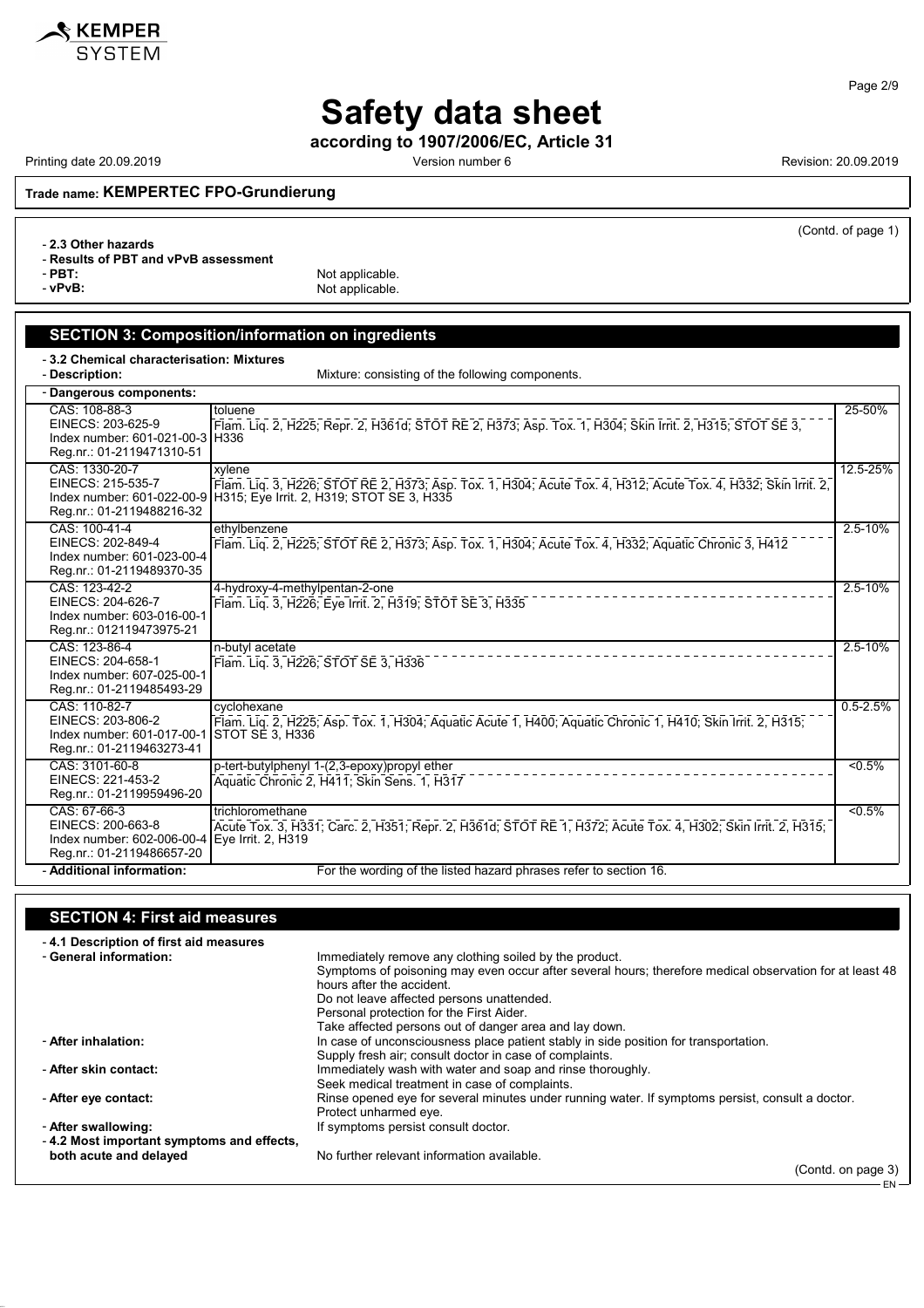

Printing date 20.09.2019 **Printing date 20.09.2019** Version number 6 **Revision: 20.09.2019** Revision: 20.09.2019

**Trade name: KEMPERTEC FPO-Grundierung**

- **4.3 Indication of any immediate medical**

**attention and special treatment needed** No further relevant information available.

| <b>SECTION 5: Firefighting measures</b>       |                                                                                                                                                                  |
|-----------------------------------------------|------------------------------------------------------------------------------------------------------------------------------------------------------------------|
| - 5.1 Extinguishing media                     |                                                                                                                                                                  |
| - Suitable extinguishing agents:              | CO2, powder or water spray. Fight larger fires with water spray or alcohol resistant foam.<br>Use fire extinguishing methods suitable to surrounding conditions. |
| - For safety reasons unsuitable extinguishing |                                                                                                                                                                  |
| agents:                                       | Water with full jet                                                                                                                                              |
| -5.2 Special hazards arising from the         |                                                                                                                                                                  |
| substance or mixture                          | In case of fire, the following can be released:                                                                                                                  |
|                                               | CO <sub>2</sub>                                                                                                                                                  |
|                                               | Nitrogen oxides (NOx)                                                                                                                                            |
|                                               | Carbon monoxide (CO)                                                                                                                                             |
|                                               | Hydrogen chloride (HCI)                                                                                                                                          |
|                                               | Formation of toxic gases is possible during heating or in case of fire.                                                                                          |
| - 5.3 Advice for firefighters                 |                                                                                                                                                                  |
| - Protective equipment:                       | Wear self-contained respiratory protective device.                                                                                                               |
|                                               | Mouth respiratory protective device.                                                                                                                             |
|                                               | Do not inhale explosion gases or combustion gases.                                                                                                               |
| - Additional information                      | Dispose of fire debris and contaminated fire fighting water in accordance with official regulations.                                                             |

### **SECTION 6: Accidental release measures**

| -6.1 Personal precautions, protective     |                                                                                                  |
|-------------------------------------------|--------------------------------------------------------------------------------------------------|
| equipment and emergency procedures        | Use respiratory protective device against the effects of fumes/dust/aerosol.                     |
|                                           | Wear protective equipment. Keep unprotected persons away.                                        |
|                                           | Ensure adequate ventilation                                                                      |
|                                           | Keep away from ignition sources.                                                                 |
| - 6.2 Environmental precautions:          | Suppress gases/fumes/haze with water spray.                                                      |
|                                           | Inform respective authorities in case of seepage into water course or sewage system.             |
|                                           | Prevent from spreading (e.g. by damming-in or oil barriers).                                     |
|                                           | Do not allow to enter sewers/ surface or ground water.                                           |
| -6.3 Methods and material for containment |                                                                                                  |
| and cleaning up:                          | Absorb with liquid-binding material (sand, diatomite, acid binders, universal binders, sawdust). |
|                                           | Dispose contaminated material as waste according to item 13.                                     |
|                                           | Ensure adequate ventilation.                                                                     |
|                                           | Do not flush with water or aqueous cleansing agents                                              |
| -6.4 Reference to other sections          | See Section 7 for information on safe handling.                                                  |
|                                           | See Section 8 for information on personal protection equipment.                                  |
|                                           | See Section 13 for disposal information.                                                         |

| <b>SECTION 7: Handling and storage</b>                                                                                                            |                    |
|---------------------------------------------------------------------------------------------------------------------------------------------------|--------------------|
| Store in cool, dry place in tightly closed receptacles.<br>Ensure good ventilation/exhaustion at the workplace.<br>Prevent formation of aerosols. |                    |
|                                                                                                                                                   |                    |
| Keep ignition sources away - Do not smoke.<br>Protect against electrostatic charges.<br>Keep respiratory protective device available.             |                    |
| -7.2 Conditions for safe storage, including any incompatibilities                                                                                 |                    |
|                                                                                                                                                   |                    |
| - Requirements to be met by storerooms and                                                                                                        |                    |
| Store only in the original receptacle.                                                                                                            |                    |
| - Information about storage in one common                                                                                                         |                    |
| Store away from foodstuffs.                                                                                                                       |                    |
|                                                                                                                                                   |                    |
| Protect from frost.                                                                                                                               |                    |
| Store in dry conditions.                                                                                                                          |                    |
| Keep container tightly sealed.                                                                                                                    |                    |
| Recommended storage temperature: 5-30 °C                                                                                                          |                    |
| 3                                                                                                                                                 |                    |
|                                                                                                                                                   | (Contd. on page 4) |
|                                                                                                                                                   |                    |



(Contd. of page 2)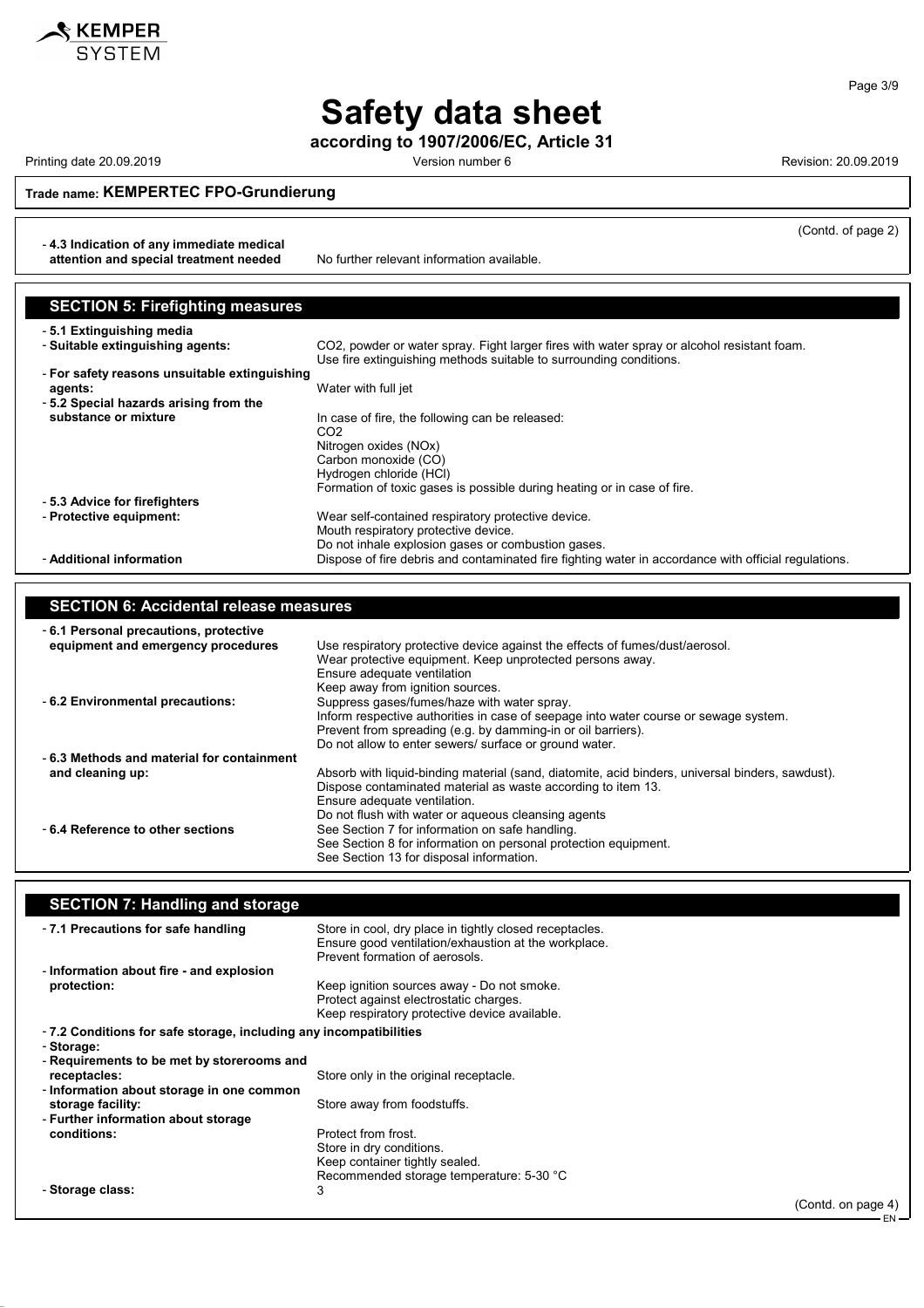

 $\boldsymbol{\mathsf{\$} }$  KEMPER

Printing date 20.09.2019 **Printing date 20.09.2019** Version number 6 **Revision: 20.09.2019** Revision: 20.09.2019

Page 4/9

**Trade name: KEMPERTEC FPO-Grundierung**

| (Contd. of page 3) |  |
|--------------------|--|
|--------------------|--|

#### - **7.3 Specific end use(s)** No further relevant information available. **SECTION 8: Exposure controls/personal protection** - **Additional information about design of** No further data; see item 7. - **8.1 Control parameters** - **Ingredients with limit values that require monitoring at the workplace: 108-88-3 toluene** WEL Short-term value: 384 mg/m<sup>3</sup>, 100 ppm Long-term value: 191 mg/m<sup>3</sup>, 50 ppm Sk **1330-20-7 xylene** WEL Short-term value: 441 mg/m<sup>3</sup>, 100 ppm Long-term value: 220 mg/m<sup>3</sup>, 50 ppm Sk; BMGV **100-41-4 ethylbenzene** WEL Short-term value: 552 mg/m<sup>3</sup>, 125 ppm Long-term value:  $441$  mg/m<sup>3</sup>, 100 ppm Sk **123-42-2 4-hydroxy-4-methylpentan-2-one** WEL Short-term value: 362 mg/m<sup>3</sup>, 75 ppm Long-term value: 241 mg/m<sup>3</sup>, 50 ppm **123-86-4 n-butyl acetate** WEL Short-term value: 966 mg/m<sup>3</sup>, 200 ppm Long-term value: 724 mg/m<sup>3</sup>, 150 ppm **110-82-7 cyclohexane** WEL Short-term value: 1050 mg/m<sup>3</sup>, 300 ppm Long-term value: 350 mg/m<sup>3</sup>, 100 ppm **67-66-3 trichloromethane** WEL Long-term value: 9.9 mg/m<sup>3</sup>, 2 ppm Sk - **Regulatory information** WEL: EH40/2018 - **DNELs 1330-20-7 xylene** Inhalative Acute - systemic effects 221 mg/m<sup>3</sup> (Worker) (GESTIS DNEL List (June 2018)) Long term - systemic effects 221 mg/m<sup>3</sup> (Worker) (GESTIS DNEL List (June 2018)) **100-41-4 ethylbenzene** Inhalative Long term - systemic effects 77 mg/m<sup>3</sup> (Worker) (GESTIS DNEL List (June 2018)) - **Ingredients with biological limit values: 1330-20-7 xylene** BMGV 650 mmol/mol creatinine

Sampling time: post shift

Medium: urine

Parameter: methyl hippuric acid

- **Additional information:** The lists valid during the making were used as basis.

- **8.2 Exposure controls**

- **Personal protective equipment:**

- **Respiratory protection:** When used properly and under normal conditions, breathing protection is not required.

- **Protection of hands:**

Protective gloves

Avoid contact with the eyes and skin.

Filter A/P2

Keep away from foodstuffs, beverages and feed. Immediately remove all soiled and contaminated clothing Wash hands before breaks and at the end of work.

The usual precautionary measures are to be adhered to when handling chemicals.

Respiratory protection - Gas filters and combination filters according to (DIN EN 141)

Use suitable respiratory protective device in case of insufficient ventilation.

(Contd. on page 5) EN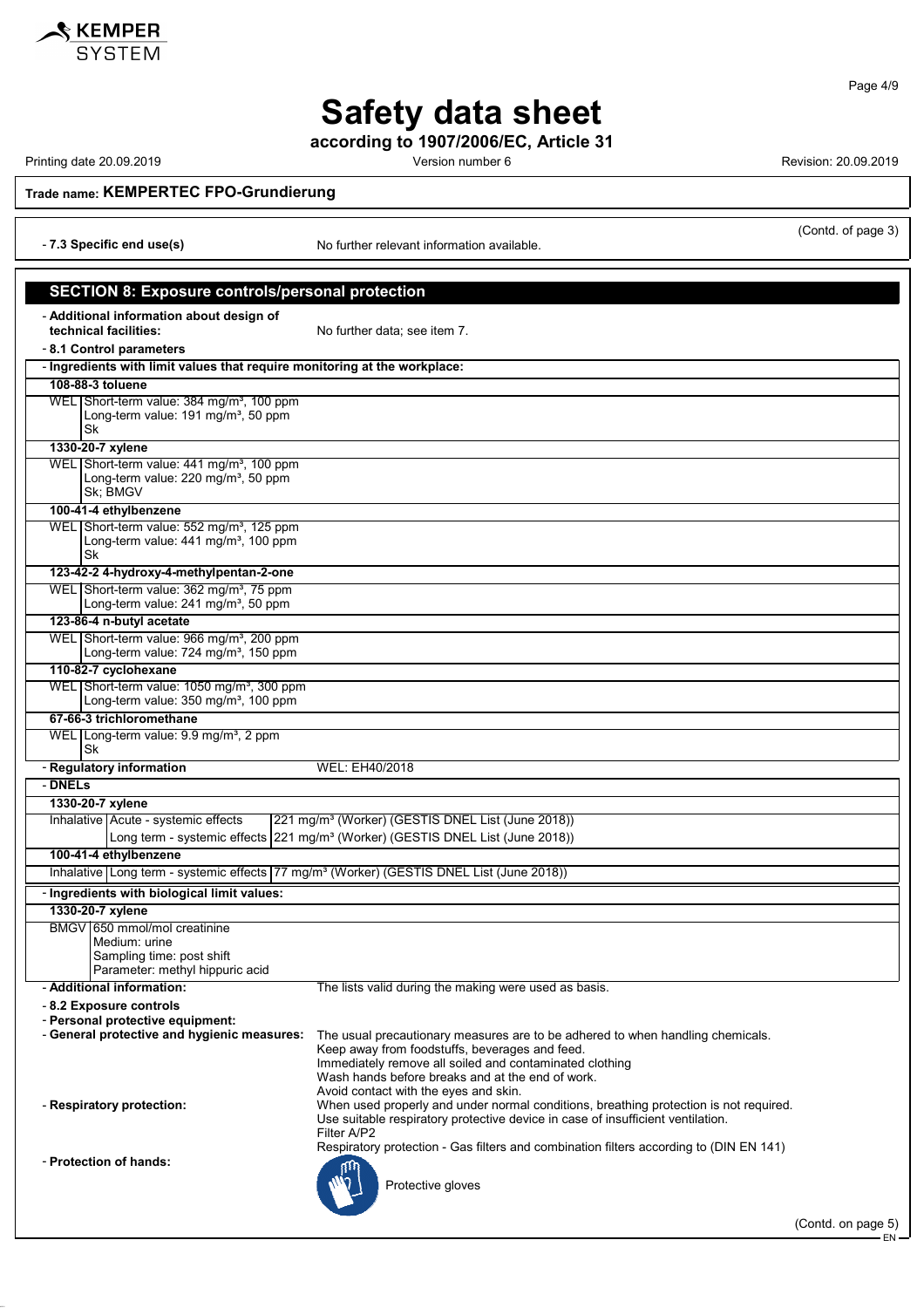

## **Safety data sheet**

**according to 1907/2006/EC, Article 31**

Printing date 20.09.2019 **Printing date 20.09.2019** Version number 6 **Revision: 20.09.2019** Revision: 20.09.2019

### **Trade name: KEMPERTEC FPO-Grundierung**

|                                                                                     | (Contd. on page 6)<br>EN-                                                                                                                                                                                                                                      |
|-------------------------------------------------------------------------------------|----------------------------------------------------------------------------------------------------------------------------------------------------------------------------------------------------------------------------------------------------------------|
| Kinematic at 20 °C:                                                                 | 10 s (DIN 53211/4)                                                                                                                                                                                                                                             |
| Dynamic:                                                                            | Not determined.                                                                                                                                                                                                                                                |
| - Partition coefficient: n-octanol/water:<br>- Viscosity:                           | Not determined.                                                                                                                                                                                                                                                |
| water:                                                                              | Not miscible or difficult to mix.                                                                                                                                                                                                                              |
| - Solubility in / Miscibility with                                                  |                                                                                                                                                                                                                                                                |
| - Vapour density<br>- Evaporation rate                                              | Not determined.<br>Not determined.                                                                                                                                                                                                                             |
| - Relative density                                                                  | Not determined.                                                                                                                                                                                                                                                |
| - Density at 20 °C:                                                                 | $0.9$ g/cm <sup>3</sup>                                                                                                                                                                                                                                        |
| Lower:<br>Upper:                                                                    | Not determined.<br>Not determined.                                                                                                                                                                                                                             |
| - Explosion limits:                                                                 |                                                                                                                                                                                                                                                                |
| - Explosive properties:                                                             | Product is not explosive. However, formation of explosive air/vapour mixtures are possible.                                                                                                                                                                    |
| - Auto-ignition temperature:                                                        | Product is not selfigniting.                                                                                                                                                                                                                                   |
| - Decomposition temperature:                                                        | Not determined.                                                                                                                                                                                                                                                |
| - Ignition temperature:                                                             | 370 °C                                                                                                                                                                                                                                                         |
| - Flash point:<br>- Flammability (solid, gas):                                      | $-18 °C$<br>Not applicable.                                                                                                                                                                                                                                    |
| Melting point/freezing point:<br>Initial boiling point and boiling range:           | Undetermined.<br>81 °C                                                                                                                                                                                                                                         |
| - Change in condition                                                               |                                                                                                                                                                                                                                                                |
| - pH-value:                                                                         | Not determined.                                                                                                                                                                                                                                                |
| - Odour:<br>- Odour threshold:                                                      | Like aromatic solvents<br>Not determined.                                                                                                                                                                                                                      |
| Colour:                                                                             | Light yellow                                                                                                                                                                                                                                                   |
| - Appearance:<br>Form:                                                              | Fluid                                                                                                                                                                                                                                                          |
| -9.1 Information on basic physical and chemical properties<br>- General Information |                                                                                                                                                                                                                                                                |
|                                                                                     |                                                                                                                                                                                                                                                                |
| <b>SECTION 9: Physical and chemical properties</b>                                  |                                                                                                                                                                                                                                                                |
| - Body protection:                                                                  | protective clothing (EN 13034)                                                                                                                                                                                                                                 |
|                                                                                     | Protective goggles and facial protection - Classification according to EN 166                                                                                                                                                                                  |
|                                                                                     | Tightly sealed goggles                                                                                                                                                                                                                                         |
| - Eye protection:                                                                   |                                                                                                                                                                                                                                                                |
|                                                                                     | Penetration time (min.): < 10                                                                                                                                                                                                                                  |
| the following materials are suitable:                                               | Nitrile rubber, NBR<br>Recommended thickness of the material: $\geq 0.1$ mm                                                                                                                                                                                    |
| - As protection from splashes gloves made of                                        | recommended.                                                                                                                                                                                                                                                   |
| - Penetration time of glove material                                                | quality and varies from manufacturer to manufacturer.<br>The determined penetration times according to EN 374 part III are not performed under practical<br>conditions. Therefore a maximum wearing time, which corresponds to 50% of the penetration time, is |
|                                                                                     | Recommended thickness of the material: $\geq 0.8$ mm<br>Penetration time (min.): < 480<br>The selection of the suitable gloves does not only depend on the material, but also on further marks of                                                              |
| - Material of gloves                                                                | After use of gloves apply skin-cleaning agents and skin cosmetics.<br>Recommended materials:<br>Butyl rubber, BR                                                                                                                                               |
|                                                                                     | Selection of the glove material on consideration of the penetration times, rates of diffusion<br>and the degradation                                                                                                                                           |
|                                                                                     | preparation.                                                                                                                                                                                                                                                   |
|                                                                                     | Check protective gloves prior to each use for their proper condition.<br>The glove material has to be impermeable and resistant to the product/ the substance/ the                                                                                             |
|                                                                                     | (Contd. of page 4)<br>Only use chemical-protective gloves with CE-labelling of category III.                                                                                                                                                                   |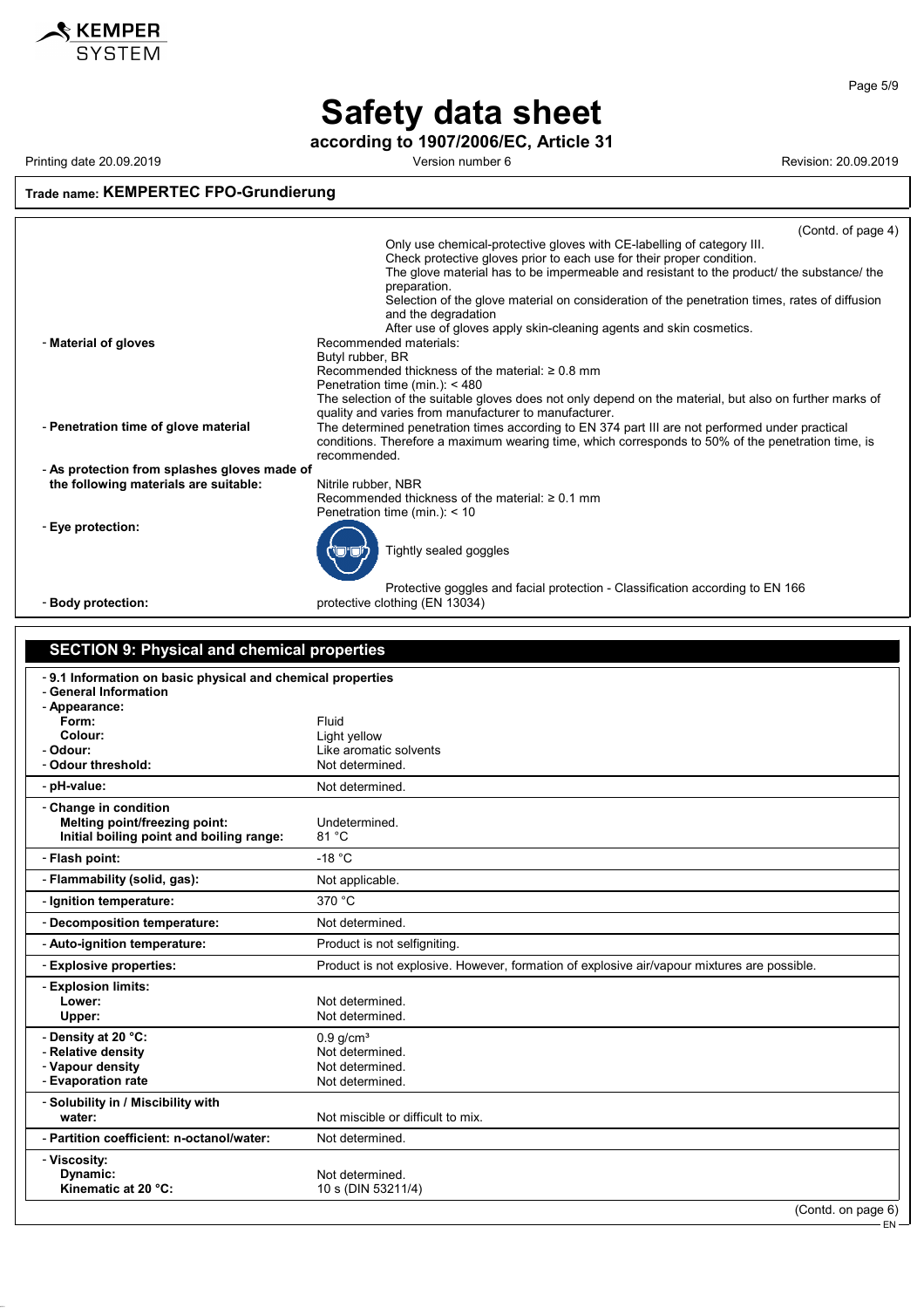

Printing date 20.09.2019 **Printing date 20.09.2019** Version number 6 **Revision: 20.09.2019** Revision: 20.09.2019

KEMPER **SYSTEM** 

**Trade name: KEMPERTEC FPO-Grundierung**

|                                                           |                                                       | (Contd. of page 5) |
|-----------------------------------------------------------|-------------------------------------------------------|--------------------|
| - Solvent content:<br>VOC (EC)<br>- 9.2 Other information | 89.60 %<br>No further relevant information available. |                    |
|                                                           |                                                       |                    |
| <b>SECTION 10: Stability and reactivity</b>               |                                                       |                    |
| -10.1 Reactivity                                          | No further relevant information available.            |                    |

- **10.2 Chemical stability** - **Thermal decomposition / conditions to be** No decomposition if used according to specifications.<br>Reacts with peroxides. - 10.3 Possibility of hazardous reactions<br>- 10.4 Conditions to avoid - **10.4 Conditions to avoid**<br> **10.5 Incompatible materials:** No further relevant information available.<br>
No further relevant information available. - **10.5 Incompatible materials:** No further relevant information available. - **10.6 Hazardous decomposition products:** Carbon monoxide Carbon dioxide Nitrogen oxides (NOx)

### **SECTION 11: Toxicological information**

| - 11.1 Information on toxicological effects |                                                                                                                                        |                                                                              |                                                                                                                                            |  |
|---------------------------------------------|----------------------------------------------------------------------------------------------------------------------------------------|------------------------------------------------------------------------------|--------------------------------------------------------------------------------------------------------------------------------------------|--|
|                                             | - Acute toxicity<br>Based on available data, the classification criteria are not met.<br>- LD/LC50 values relevant for classification: |                                                                              |                                                                                                                                            |  |
|                                             |                                                                                                                                        |                                                                              |                                                                                                                                            |  |
| 108-88-3 toluene                            |                                                                                                                                        |                                                                              |                                                                                                                                            |  |
| Oral                                        | LD50                                                                                                                                   | 5,000 mg/kg (rat)                                                            |                                                                                                                                            |  |
| Dermal                                      | LD50                                                                                                                                   | 12,124 mg/kg (rabbit)                                                        |                                                                                                                                            |  |
| 1330-20-7 xylene                            |                                                                                                                                        | Inhalative $LC50/4 h$ 28.1 mg/l (rat)                                        |                                                                                                                                            |  |
| Oral                                        | LD50                                                                                                                                   | 5,251 mg/kg (mouse)                                                          |                                                                                                                                            |  |
|                                             |                                                                                                                                        | 4,300 mg/kg (rat)                                                            |                                                                                                                                            |  |
| Dermal                                      | LD50                                                                                                                                   | >2,000 mg/kg (rabbit)                                                        |                                                                                                                                            |  |
|                                             |                                                                                                                                        |                                                                              |                                                                                                                                            |  |
|                                             |                                                                                                                                        | Inhalative $LC50/4 h$ 21.7 mg/l (rat)                                        |                                                                                                                                            |  |
| 100-41-4 ethylbenzene<br>Oral               | LD50                                                                                                                                   |                                                                              |                                                                                                                                            |  |
|                                             | LD50                                                                                                                                   |                                                                              | 3,500 mg/kg (rat) (AMA Archives of Industrial Health. 14/387; 1956)<br>15,400 mg/kg (rabbit) (Food and Cosmetics Toxicology. 13/803; 1975) |  |
| Dermal                                      |                                                                                                                                        |                                                                              |                                                                                                                                            |  |
|                                             |                                                                                                                                        | Inhalative LC50/4 h 11 mg/l (ATE)<br>123-42-2 4-hydroxy-4-methylpentan-2-one |                                                                                                                                            |  |
| Oral                                        | LD50                                                                                                                                   |                                                                              | 4,000 mg/kg (rat) (OECD Guideline 401 (Acute Oral Toxicity))                                                                               |  |
| Dermal                                      | LD50                                                                                                                                   |                                                                              | 13,500 mg/kg (rab) (OECD Guideline 402 (Acute Dermal Toxicity))                                                                            |  |
| 123-86-4 n-butyl acetate                    |                                                                                                                                        |                                                                              |                                                                                                                                            |  |
| Oral                                        | LD50                                                                                                                                   | 10,760 mg/kg (rat)                                                           |                                                                                                                                            |  |
| Dermal                                      | 14,112 mg/kg (rat)<br>LD50                                                                                                             |                                                                              |                                                                                                                                            |  |
|                                             | Inhalative LC50/4 h $>21$ mg/l (rat)                                                                                                   |                                                                              |                                                                                                                                            |  |
| 110-82-7 cyclohexane                        |                                                                                                                                        |                                                                              |                                                                                                                                            |  |
| $\overline{OraI}$                           | LD50                                                                                                                                   | >5,000 mg/kg (rat)                                                           |                                                                                                                                            |  |
| Dermal                                      | LD50                                                                                                                                   | $>2,000$ mg/kg (rabbit)                                                      |                                                                                                                                            |  |
| 67-66-3 trichloromethane                    |                                                                                                                                        |                                                                              |                                                                                                                                            |  |
| Oral                                        | LD50                                                                                                                                   | 908 mg/kg (rat)                                                              |                                                                                                                                            |  |
| Dermal                                      | LD50                                                                                                                                   | 75 mg/kg (rat)                                                               |                                                                                                                                            |  |
|                                             |                                                                                                                                        |                                                                              |                                                                                                                                            |  |
|                                             | Inhalative LC50/4 h 3 mg/l (ATE)<br>- Primary irritant effect:                                                                         |                                                                              |                                                                                                                                            |  |
| - Skin corrosion/irritation                 |                                                                                                                                        |                                                                              | Causes skin irritation.                                                                                                                    |  |
| - Serious eye damage/irritation             |                                                                                                                                        |                                                                              | Causes serious eye irritation.                                                                                                             |  |
|                                             |                                                                                                                                        | - Respiratory or skin sensitisation                                          | Based on available data, the classification criteria are not met.                                                                          |  |
|                                             |                                                                                                                                        | - CMR effects (carcinogenity, mutagenicity                                   |                                                                                                                                            |  |
| - Germ cell mutagenicity                    |                                                                                                                                        | and toxicity for reproduction)                                               | Repr. 2<br>Based on available data, the classification criteria are not met.                                                               |  |
| - Carcinogenicity                           |                                                                                                                                        |                                                                              | Based on available data, the classification criteria are not met.                                                                          |  |
| - Reproductive toxicity                     |                                                                                                                                        |                                                                              | Suspected of damaging the unborn child.                                                                                                    |  |
| - STOT-single exposure                      |                                                                                                                                        |                                                                              | May cause respiratory irritation. May cause drowsiness or dizziness.                                                                       |  |
|                                             | (Contdonnone 7)                                                                                                                        |                                                                              |                                                                                                                                            |  |

(Contd. on page 7) EN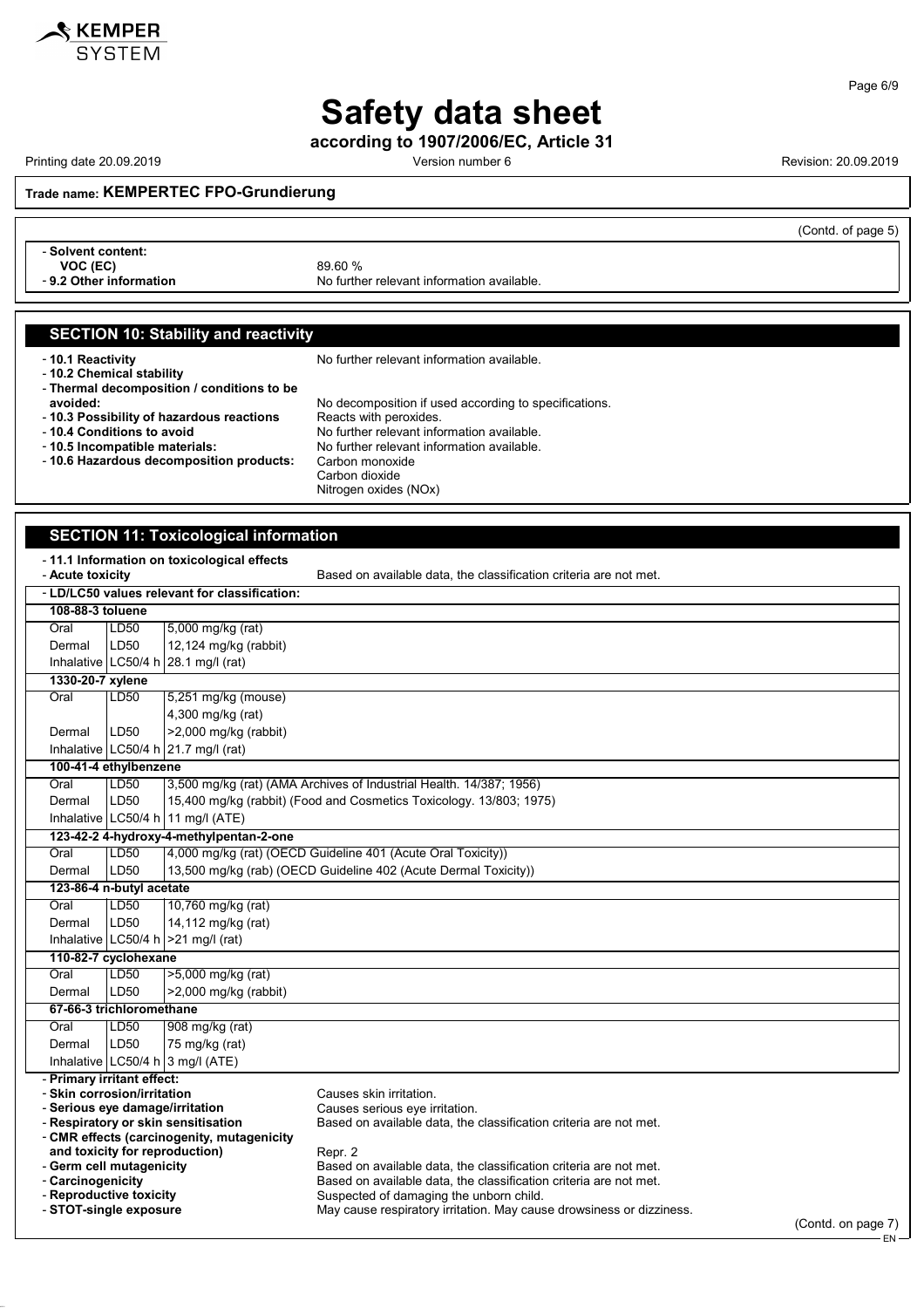

Page 7/9

## **Safety data sheet**

**according to 1907/2006/EC, Article 31**

Printing date 20.09.2019 **Printing date 20.09.2019** Version number 6 **Revision: 20.09.2019** Revision: 20.09.2019

(Contd. of page 6)

**Trade name: KEMPERTEC FPO-Grundierung**

- **STOT-repeated exposure** May cause damage to the hearing organs through prolonged or repeated exposure. - **Aspiration hazard** May be fatal if swallowed and enters airways.

**SECTION 12: Ecological information** - **12.1 Toxicity** - **Aquatic toxicity: 1330-20-7 xylene** LC50/96 h 26.7 mg/l (Pimephales promelas) LC50 2.6 mg/l (Oncorhynchus mykiss (Regenbogenforelle)) (96h; OECD 203) EC50 2.2 mg/l (Pseudokirchneriella subcapitata) (72h; OECD 201) IC50 2.2 mg/l (ALGAE) NOEC 157 mg/l (Belebtschlamm) (OECD 209) 1.17 mg/l (Ceriodaphnia dubia) (7d; US EPA 600/4-91/003) >1.3 mg/l (Oncorhynchus mykiss (Regenbogenforelle)) (56d) IC50 | 1 mg/l (Daphnia magna) (24h; OECD 202) **123-86-4 n-butyl acetate** LC50/96 h >10-100 mg/l (PISCIS - Fisch) NOEC 200 mg/l (DESMODESMUS SUBSPICATUS) EC50 >10-100 mg/l (daphnia) EC50 >100 mg/l (ALGAE) 647.7 mg/l (DESMODESMUS SUBSPICATUS) EC50 72.8 mg/l (daphnia) IC50 356 mg/l (Tetrahymena) **110-82-7 cyclohexane** LC50 | 55 mg/l (Leuciscus idus melanotus) (48h) EC50 3.78 mg/l (Daphnia magna) (48h) EC50 200 mg/l (Photobacterium phosphoreum) (5 min.) EC50 >500 mg/l (DESMODESMUS SUBSPICATUS) (72 h) - **12.2 Persistence and degradability** No further relevant information available. - **12.3 Bioaccumulative potential** No further relevant information available.<br>- **12.4 Mobility in soil** No further relevant information available. No further relevant information available. - **Ecotoxical effects:** - **Remark:** Harmful to fish - **Additional ecological information:** - **General notes:** Harmful to aquatic organisms Water hazard class 2 (German Regulation) (Self-assessment): hazardous for water Do not allow product to reach ground water, water course or sewage system. Danger to drinking water if even small quantities leak into the ground. - **12.5 Results of PBT and vPvB assessment** - **PBT:**<br>
- vPvR·<br>
- vPvR· **- vPvB:** Not applicable.<br> **- 12.6 Other adverse effects** All the Moturther relev - **12.6 Other adverse effects** No further relevant information available.

| <b>SECTION 13: Disposal considerations</b>                                                              |                                                                                        |                                                                                                    |  |
|---------------------------------------------------------------------------------------------------------|----------------------------------------------------------------------------------------|----------------------------------------------------------------------------------------------------|--|
| -13.1 Waste treatment methods<br>- Recommendation<br>Disposal according to official regulations         |                                                                                        | Must not be disposed together with household garbage. Do not allow product to reach sewage system. |  |
|                                                                                                         | - European waste catalogue                                                             |                                                                                                    |  |
| 08 04 09*                                                                                               | waste adhesives and sealants containing organic solvents or other hazardous substances |                                                                                                    |  |
| 08 04 10                                                                                                | waste adhesives and sealants other than those mentioned in 08 04 09                    |                                                                                                    |  |
| - Uncleaned packaging:<br>- Recommendation:<br>Disposal must be made according to official regulations. |                                                                                        |                                                                                                    |  |

EN (Contd. on page 8)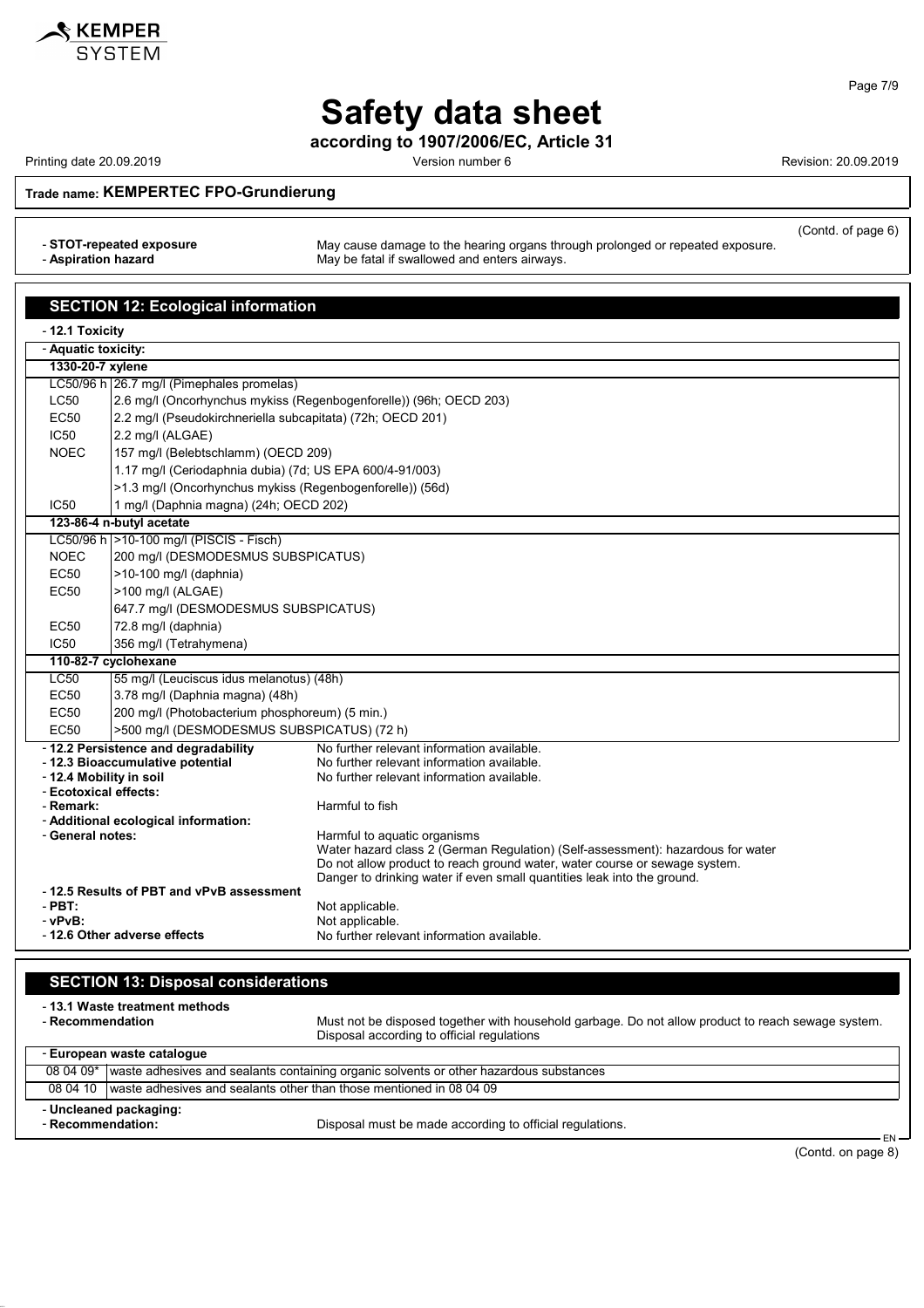

Page 8/9

# **Safety data sheet**

**according to 1907/2006/EC, Article 31**

Printing date 20.09.2019 **Printing date 20.09.2019** Version number 6 **Revision: 20.09.2019** Revision: 20.09.2019

**Trade name: KEMPERTEC FPO-Grundierung**

(Contd. of page 7)

| <b>SECTION 14: Transport information</b>                                     |                                                                                                     |
|------------------------------------------------------------------------------|-----------------------------------------------------------------------------------------------------|
| - 14.1 UN-Number<br>- ADR, IMDG, IATA                                        | <b>UN1263</b>                                                                                       |
| - 14.2 UN proper shipping name                                               |                                                                                                     |
| - ADR                                                                        | 1263 PAINT                                                                                          |
| - IMDG, IATA<br>- 14.3 Transport hazard class(es)                            | <b>PAINT</b>                                                                                        |
| - ADR                                                                        |                                                                                                     |
| - Class                                                                      | 3 (F1) Flammable liquids.                                                                           |
| - Label                                                                      | 3<br>______________________                                                                         |
| - IMDG, IATA                                                                 |                                                                                                     |
| - Class<br>- Label                                                           | 3 Flammable liquids.<br>3                                                                           |
| - 14.4 Packing group                                                         |                                                                                                     |
| - ADR, IMDG, IATA                                                            | $\mathbf{H}$                                                                                        |
| - 14.5 Environmental hazards:                                                | Not applicable.                                                                                     |
| -14.6 Special precautions for user<br>- Danger code (Kemler):                | Warning: Flammable liquids.<br>33                                                                   |
| - EMS Number:                                                                | $F-E, S-E$                                                                                          |
| - Stowage Category                                                           | B                                                                                                   |
| - 14.7 Transport in bulk according to Annex II of Marpol and the IBC<br>Code | Not applicable.                                                                                     |
| - Transport/Additional information:                                          |                                                                                                     |
| - ADR<br>- Limited quantities (LQ)<br>- Excepted quantities (EQ)             | 5L<br>Code: E2                                                                                      |
|                                                                              | Maximum net quantity per inner packaging: 30 ml<br>Maximum net quantity per outer packaging: 500 ml |
| - Transport category<br>- Tunnel restriction code                            | $\overline{2}$<br>D/E                                                                               |
| - IMDG                                                                       |                                                                                                     |
| - Limited quantities (LQ)<br>- Excepted quantities (EQ)                      | 5L<br>Code: E2                                                                                      |
|                                                                              | Maximum net quantity per inner packaging: 30 ml                                                     |
|                                                                              | Maximum net quantity per outer packaging: 500 ml                                                    |
| - UN "Model Regulation":                                                     | UN 1263 PAINT, 3, II                                                                                |

### **SECTION 15: Regulatory information**

- **15.1 Safety, health and environmental regulations/legislation specific for the substance or mixture**

| None of the ingredients is listed.   |
|--------------------------------------|
| <b>P5c FLAMMABLE LIQUIDS</b>         |
|                                      |
| 5.000 t                              |
|                                      |
| 50,000 t                             |
|                                      |
| Conditions of restriction: 3, 48, 57 |
|                                      |
|                                      |

(Contd. on page 9) EN